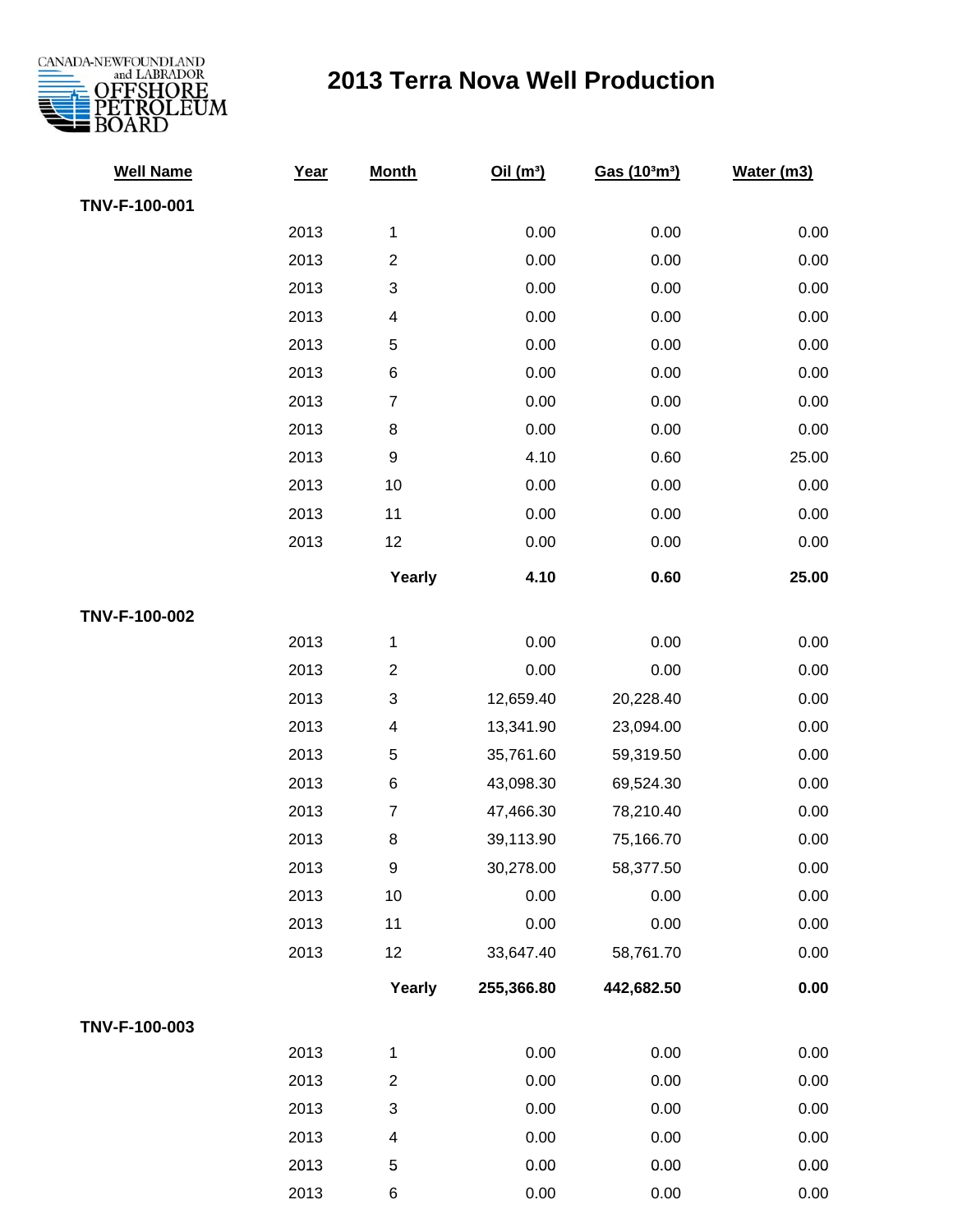|                 | 2013 | $\boldsymbol{7}$        | 0.00      | 0.00      | 0.00         |
|-----------------|------|-------------------------|-----------|-----------|--------------|
|                 | 2013 | $\bf 8$                 | 0.00      | 0.00      | 0.00         |
|                 | 2013 | $\boldsymbol{9}$        | 3.60      | 0.50      | 1.60         |
|                 | 2013 | 10                      | 0.00      | 0.00      | 0.00         |
|                 | 2013 | 11                      | 0.00      | 0.00      | 0.00         |
|                 | 2013 | 12                      | 0.00      | 0.00      | 0.00         |
|                 |      | Yearly                  | 3.60      | 0.50      | 1.60         |
| TNV-F-100-004   |      |                         |           |           |              |
|                 | 2013 | 1                       | 0.00      | 0.00      | 0.00         |
|                 | 2013 | $\sqrt{2}$              | 0.00      | 0.00      | 0.00         |
|                 | 2013 | $\sqrt{3}$              | 7,189.90  | 4,181.90  | 13,586.60    |
|                 | 2013 | $\overline{\mathbf{4}}$ | 20,616.70 | 10,241.90 | 39,280.30    |
|                 | 2013 | $\sqrt{5}$              | 11,701.60 | 7,032.00  | 28,541.60    |
|                 | 2013 | $\,6$                   | 5,230.40  | 1,332.70  | 15,863.10    |
|                 | 2013 | $\overline{7}$          | 6,440.50  | 2,157.60  | 20,670.70    |
|                 | 2013 | $\bf 8$                 | 5,534.00  | 2,207.30  | 17,354.30    |
|                 | 2013 | $\boldsymbol{9}$        | 3,617.00  | 1,417.20  | 12,614.50    |
|                 | 2013 | 10                      | 0.00      | 0.00      | 0.00         |
|                 | 2013 | 11                      | 0.00      | 0.00      | 0.00         |
|                 | 2013 | 12                      | 1,931.50  | 999.20    | 5,237.70     |
|                 |      |                         |           |           |              |
|                 |      | Yearly                  | 62,261.60 | 29,569.80 | 153,148.80   |
| TNV-G-090-002-W |      |                         |           |           |              |
|                 | 2013 | $\mathbf{1}$            | 0.00      | 0.00      | 0.00         |
|                 | 2013 | $\boldsymbol{2}$        | 4,134.20  | 554.60    | 18,378.90    |
|                 | 2013 | $\sqrt{3}$              | 2,988.80  | 412.80    | 13,771.30    |
|                 | 2013 | $\overline{\mathbf{4}}$ | 1,476.30  | 210.10    | 6,745.20     |
|                 | 2013 | 5                       | 5,660.70  | 771.80    | 30,979.50    |
|                 | 2013 | 6                       | 11,599.30 | 1,522.40  | 68,250.40    |
|                 | 2013 | $\overline{7}$          | 12,052.60 | 1,546.60  | 82,426.40    |
|                 | 2013 | 8                       | 11,930.70 | 1,556.00  | 86,544.30    |
|                 | 2013 | $\boldsymbol{9}$        | 10,101.60 | 1,293.30  | 77,997.90    |
|                 | 2013 | 10                      | 0.00      | 0.00      | 0.00         |
|                 | 2013 | 11                      | 0.00      | 0.00      |              |
|                 | 2013 | 12                      | 0.00      | 0.00      | 0.00<br>0.00 |
|                 |      | Yearly                  | 59,944.20 | 7,867.60  | 385,093.90   |
| TNV-G-090-003   |      |                         |           |           |              |
|                 | 2013 | 1                       | 0.00      | 0.00      | 0.00         |
|                 | 2013 | $\overline{c}$          | 6,057.80  | 848.90    | 43,351.70    |
|                 | 2013 | $\sqrt{3}$              | 10,425.10 | 1,504.60  | 76,534.10    |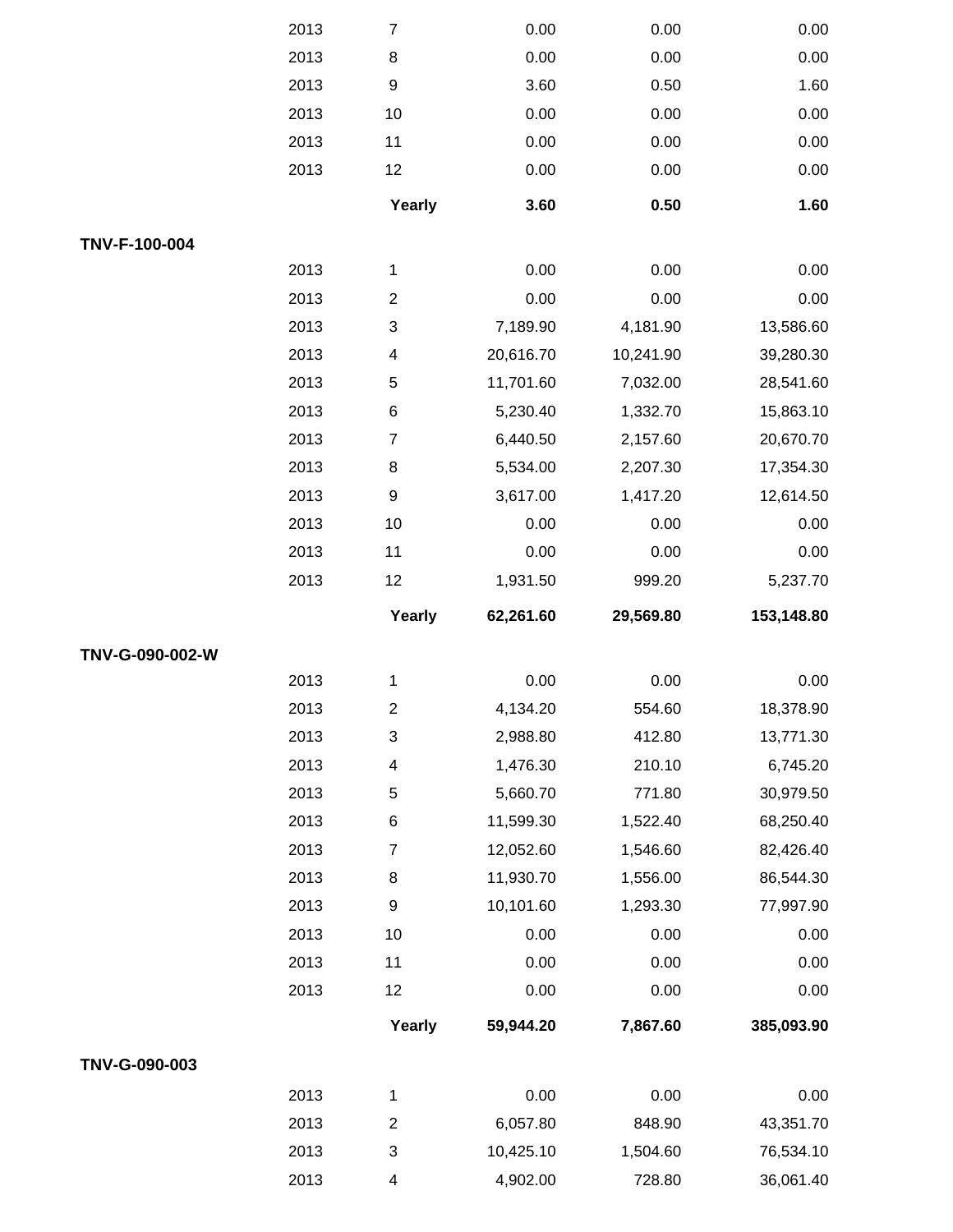|                 | 2013 | 5              | 10,553.60 | 1,503.60  | 71,986.40  |
|-----------------|------|----------------|-----------|-----------|------------|
|                 | 2013 | 6              | 12,457.60 | 1,708.40  | 83,634.10  |
|                 | 2013 | $\overline{7}$ | 14,624.30 | 1,960.70  | 100,961.80 |
|                 | 2013 | 8              | 13,154.70 | 1,792.40  | 96,312.40  |
|                 | 2013 | 9              | 10,063.50 | 1,346.50  | 78,035.70  |
|                 | 2013 | 10             | 0.00      | 0.00      | 0.00       |
|                 | 2013 | 11             | 0.00      | 0.00      | 0.00       |
|                 | 2013 | 12             | 5,756.60  | 764.90    | 45,203.50  |
|                 |      | Yearly         | 87,995.20 | 12,158.80 | 632,081.10 |
| TNV-G-090-005-Y |      |                |           |           |            |
|                 | 2013 | 1              | 0.00      | 0.00      | 0.00       |
|                 | 2013 | $\overline{2}$ | 4,247.70  | 586.70    | 15,707.10  |
|                 | 2013 | 3              | 4,133.70  | 588.20    | 15,591.90  |
|                 | 2013 | 4              | 2,722.20  | 398.90    | 16,775.00  |
|                 | 2013 | 5              | 5,251.90  | 737.50    | 33,437.20  |
|                 | 2013 | 6              | 5,973.70  | 807.60    | 33,328.10  |
|                 | 2013 | $\overline{7}$ | 2,474.60  | 327.00    | 21,325.40  |
|                 | 2013 | 8              | 3,981.90  | 534.80    | 36,458.20  |
|                 | 2013 | 9              | 3,115.80  | 411.00    | 29,882.60  |
|                 | 2013 | 10             | 0.00      | 0.00      | 0.00       |
|                 | 2013 | 11             | 0.00      | 0.00      | 0.00       |
|                 | 2013 | 12             | 2,620.50  | 343.20    | 18,305.40  |
|                 |      | Yearly         | 34,522.00 | 4,734.90  | 220,810.90 |
| TNV-G-090-006-Z |      |                |           |           |            |
|                 | 2013 | 1              | 0.00      | 0.00      | 0.00       |
|                 | 2013 | $\overline{2}$ | 14,030.40 | 2,556.10  | 62,840.40  |
|                 | 2013 | 3              | 16,717.60 | 3,136.60  | 76,848.00  |
|                 | 2013 | 4              | 5,578.90  | 1,078.20  | 36,043.80  |
|                 | 2013 | 5              | 10,440.80 | 1,933.80  | 71,217.10  |
|                 | 2013 | 6              | 12,826.40 | 2,286.80  | 86,101.80  |
|                 | 2013 | $\overline{7}$ | 12,554.40 | 2,188.20  | 92,669.00  |
|                 | 2013 | 8              | 11,184.50 | 1,981.10  | 85,054.70  |
|                 | 2013 | 9              | 8,080.60  | 1,405.60  | 65,433.70  |
|                 | 2013 | 10             | 0.00      | 0.00      | 0.00       |
|                 | 2013 | 11             | 0.00      | 0.00      | 0.00       |
|                 | 2013 | 12             | 8,573.90  | 1,481.00  | 56,461.00  |
|                 |      | Yearly         | 99,987.50 | 18,047.40 | 632,669.50 |
| TNV-G-090-009   |      |                |           |           |            |
|                 | 2013 | 1              | 0.00      | 0.00      | 0.00       |
|                 | 2013 | $\mathbf{2}$   | 40,121.40 | 5,301.40  | 43,702.80  |
|                 |      |                |           |           |            |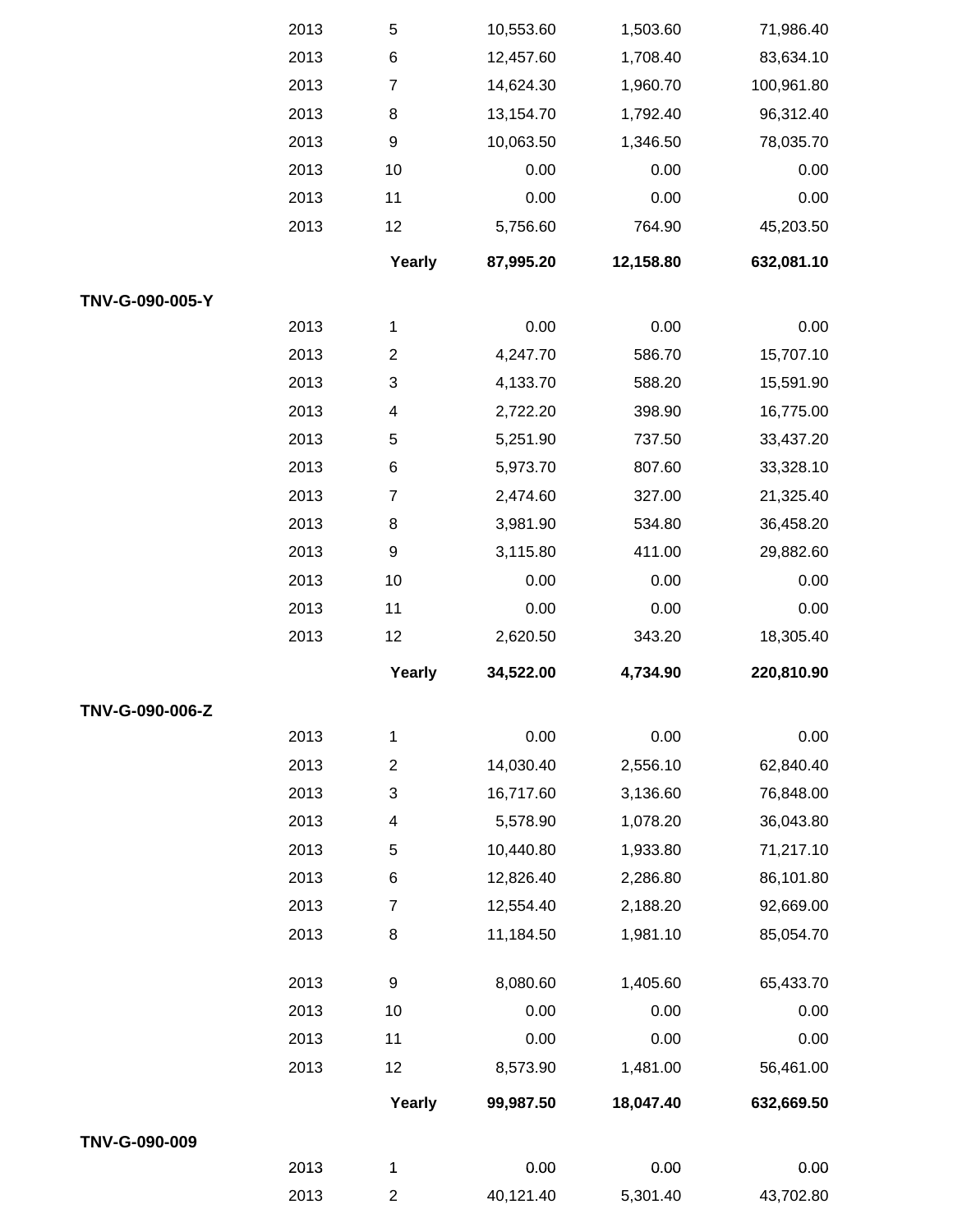|                 | 2013 | $\ensuremath{\mathsf{3}}$ | 48,941.40  | 6,659.50   | 52,425.60  |
|-----------------|------|---------------------------|------------|------------|------------|
|                 | 2013 | 4                         | 23,451.10  | 3,287.20   | 34,055.40  |
|                 | 2013 | 5                         | 34,189.80  | 4,592.60   | 63,137.80  |
|                 | 2013 | 6                         | 40,350.00  | 5,217.60   | 74,589.80  |
|                 | 2013 | $\overline{7}$            | 45,660.40  | 5,771.90   | 68,287.50  |
|                 | 2013 | 8                         | 43,505.60  | 5,589.20   | 62,616.00  |
|                 | 2013 | 9                         | 32,264.80  | 4,070.40   | 55,325.10  |
|                 | 2013 | 10                        | 0.00       | 0.00       | 0.00       |
|                 | 2013 | 11                        | 0.00       | 0.00       | 0.00       |
|                 | 2013 | 12                        | 31,009.70  | 3,885.10   | 55,038.30  |
|                 |      | Yearly                    | 339,494.20 | 44,374.90  | 509,178.30 |
| TNV-L-098-001-Z |      |                           |            |            |            |
|                 | 2013 | 1                         | 0.00       | 0.00       | 0.00       |
|                 | 2013 | $\overline{2}$            | 13,495.50  | 7,334.30   | 527.20     |
|                 | 2013 | 3                         | 42,448.60  | 33,953.40  | 3,056.80   |
|                 | 2013 | 4                         | 15,424.10  | 15,941.00  | 992.80     |
|                 | 2013 | 5                         | 23,610.00  | 23,451.40  | 2,149.50   |
|                 | 2013 | 6                         | 29,901.50  | 26,595.40  | 3,125.80   |
|                 | 2013 | $\overline{7}$            | 27,906.00  | 26,437.20  | 3,275.20   |
|                 | 2013 | 8                         | 21,629.60  | 25,362.70  | 2,691.80   |
|                 | 2013 | 9                         | 16,890.90  | 19,206.50  | 2,156.30   |
|                 | 2013 | 10                        | 0.00       | 0.00       | 0.00       |
|                 | 2013 | 11                        | 0.00       | 0.00       | 0.00       |
|                 | 2013 | 12                        | 17,129.80  | 13,528.60  | 2,126.10   |
|                 |      | Yearly                    | 208,436.00 | 191,810.50 | 20,101.50  |
| TNV-L-098-002   |      |                           |            |            |            |
|                 | 2013 | 1                         | 48,480.90  | 37,456.50  | 0.00       |
|                 | 2013 | $\overline{c}$            | 56,484.10  | 45,232.70  | 0.00       |
|                 | 2013 | 3                         | 31,404.40  | 25,897.50  | 0.00       |
|                 | 2013 | 4                         | 18,661.90  | 15,655.90  | 0.00       |
|                 | 2013 | 5                         | 26,873.30  | 21,325.60  | 1,083.70   |
|                 | 2013 | 6                         | 32,259.80  | 24,503.90  | 1,765.60   |
|                 | 2013 | $\overline{7}$            | 34,959.30  | 25,444.90  | 3,722.70   |
|                 | 2013 | 8                         | 39,483.30  | 28,821.40  | 2,387.00   |
|                 | 2013 | 9                         | 32,102.40  | 22,765.30  | 1,929.70   |
|                 | 2013 | 10                        | 0.00       | 0.00       | 0.00       |
|                 | 2013 | 11                        | 0.00       | 0.00       | 0.00       |
|                 | 2013 | 12                        | 24,726.90  | 17,015.10  | 80.40      |
|                 |      | Yearly                    | 345,436.30 | 264,118.80 | 10,969.10  |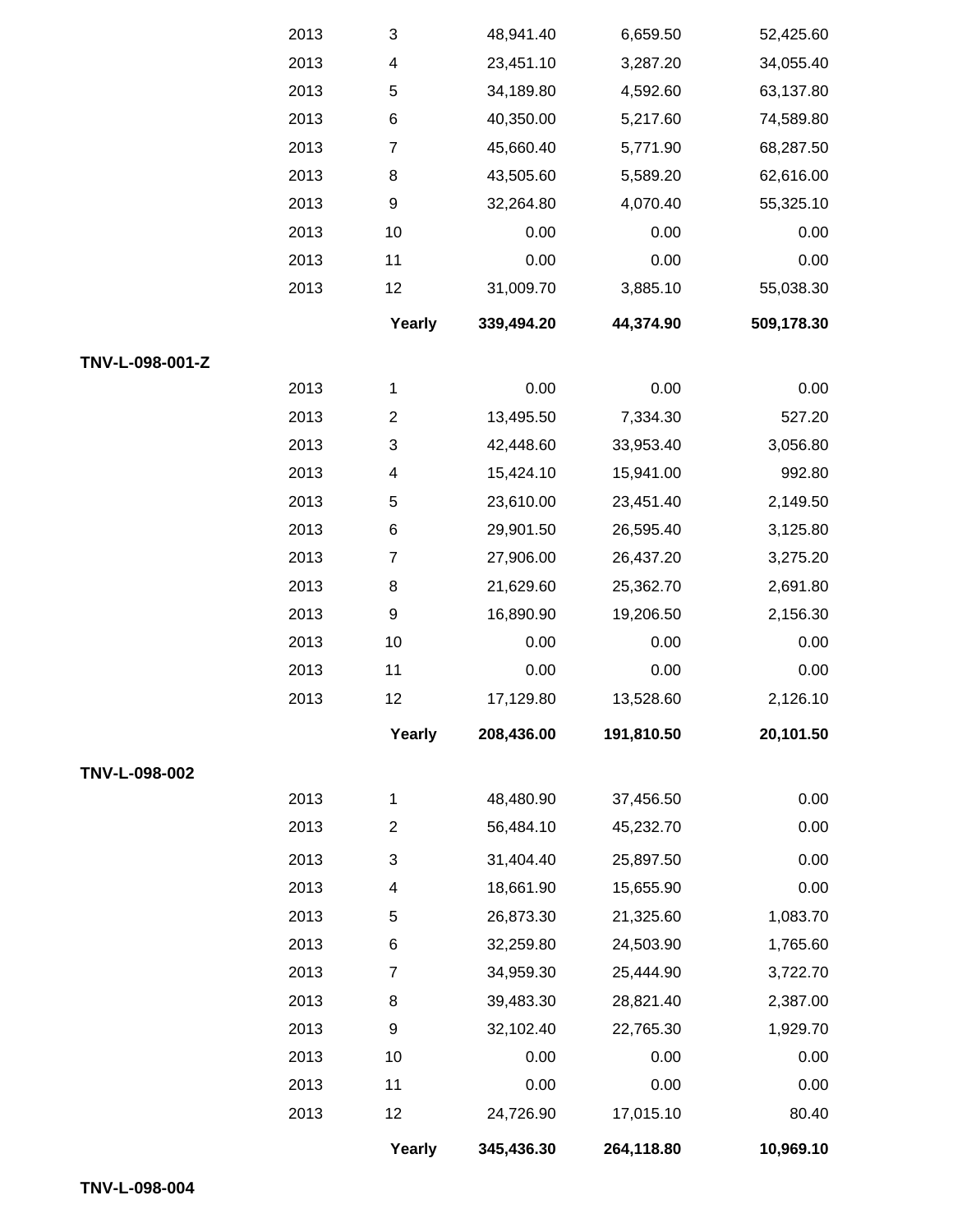|                 | 2013 | 1                | 13,406.40  | 1,893.00  | 40,656.00  |
|-----------------|------|------------------|------------|-----------|------------|
|                 | 2013 | $\overline{2}$   | 29,267.10  | 4,160.10  | 66,073.80  |
|                 | 2013 | 3                | 28,498.70  | 4,172.00  | 65,132.60  |
|                 | 2013 | 4                | 6,375.10   | 961.30    | 24,829.20  |
|                 | 2013 | $\mathbf 5$      | 16,820.50  | 2,430.70  | 53,219.00  |
|                 | 2013 | $\,6$            | 20,369.50  | 2,833.40  | 68,438.20  |
|                 | 2013 | $\overline{7}$   | 14,397.80  | 1,957.90  | 70,590.30  |
|                 | 2013 | $\,8\,$          | 15,899.70  | 2,197.30  | 77,780.50  |
|                 | 2013 | $\boldsymbol{9}$ | 12,250.60  | 1,662.50  | 68,908.70  |
|                 | 2013 | 10               | 0.00       | 0.00      | 0.00       |
|                 | 2013 | 11               | 0.00       | 0.00      | 0.00       |
|                 | 2013 | 12               | 17,179.70  | 2,315.50  | 61,265.80  |
|                 |      | Yearly           | 174,465.10 | 24,583.70 | 596,894.10 |
| TNV-L-098-007-X |      |                  |            |           |            |
|                 | 2013 | 1                | 4,375.40   | 657.00    | 5,660.30   |
|                 | 2013 | $\overline{2}$   | 10,470.20  | 1,582.50  | 18,046.20  |
|                 | 2013 | 3                | 10,856.00  | 1,689.90  | 18,325.70  |
|                 | 2013 | 4                | 1,826.10   | 293.00    | 3,238.20   |
|                 | 2013 | $\mathbf 5$      | 10,783.50  | 1,657.10  | 19,969.50  |
|                 | 2013 | $\,6$            | 4,118.90   | 609.20    | 7,505.10   |
|                 | 2013 | $\overline{7}$   | 5,331.90   | 771.00    | 10,384.20  |
|                 | 2013 | $\,8\,$          | 14,937.60  | 2,195.30  | 27,019.00  |
|                 | 2013 | $\boldsymbol{9}$ | 9,058.90   | 1,307.00  | 17,438.70  |
|                 | 2013 | 10               | 0.00       | 0.00      | 0.00       |
|                 | 2013 | 11               | 0.00       | 0.00      | 0.00       |
|                 | 2013 | 12               | 10,288.40  | 1,474.50  | 17,764.70  |
|                 |      | Yearly           | 82,046.90  | 12,236.50 | 145,351.60 |
| TNV-L-098-008   |      |                  |            |           |            |
|                 | 2013 | 1                | 1,372.70   | 191.10    | 11,750.60  |
|                 | 2013 | $\overline{2}$   | 4,949.90   | 693.70    | 35,422.60  |
|                 | 2013 | 3                | 4,176.30   | 602.80    | 30,493.10  |
|                 | 2013 | 4                | 1,268.80   | 188.60    | 9,333.10   |
|                 | 2013 | 5                | 3,680.90   | 524.50    | 23,633.50  |
|                 | 2013 | 6                | 5,172.70   | 709.30    | 31,841.30  |
|                 | 2013 | $\overline{7}$   | 10,979.10  | 1,472.00  | 67,413.20  |
|                 | 2013 | 8                | 6,780.40   | 923.90    | 40,361.80  |
|                 | 2013 | $\boldsymbol{9}$ | 3,990.00   | 533.80    | 25,276.00  |
|                 | 2013 | 10               | 0.00       | 0.00      | 0.00       |
|                 | 2013 | 11               | 0.00       | 0.00      | 0.00       |
|                 | 2013 | 12               | 1,179.70   | 156.70    | 6,745.20   |
|                 |      | Yearly           | 43,550.50  | 5,996.40  | 282,270.40 |